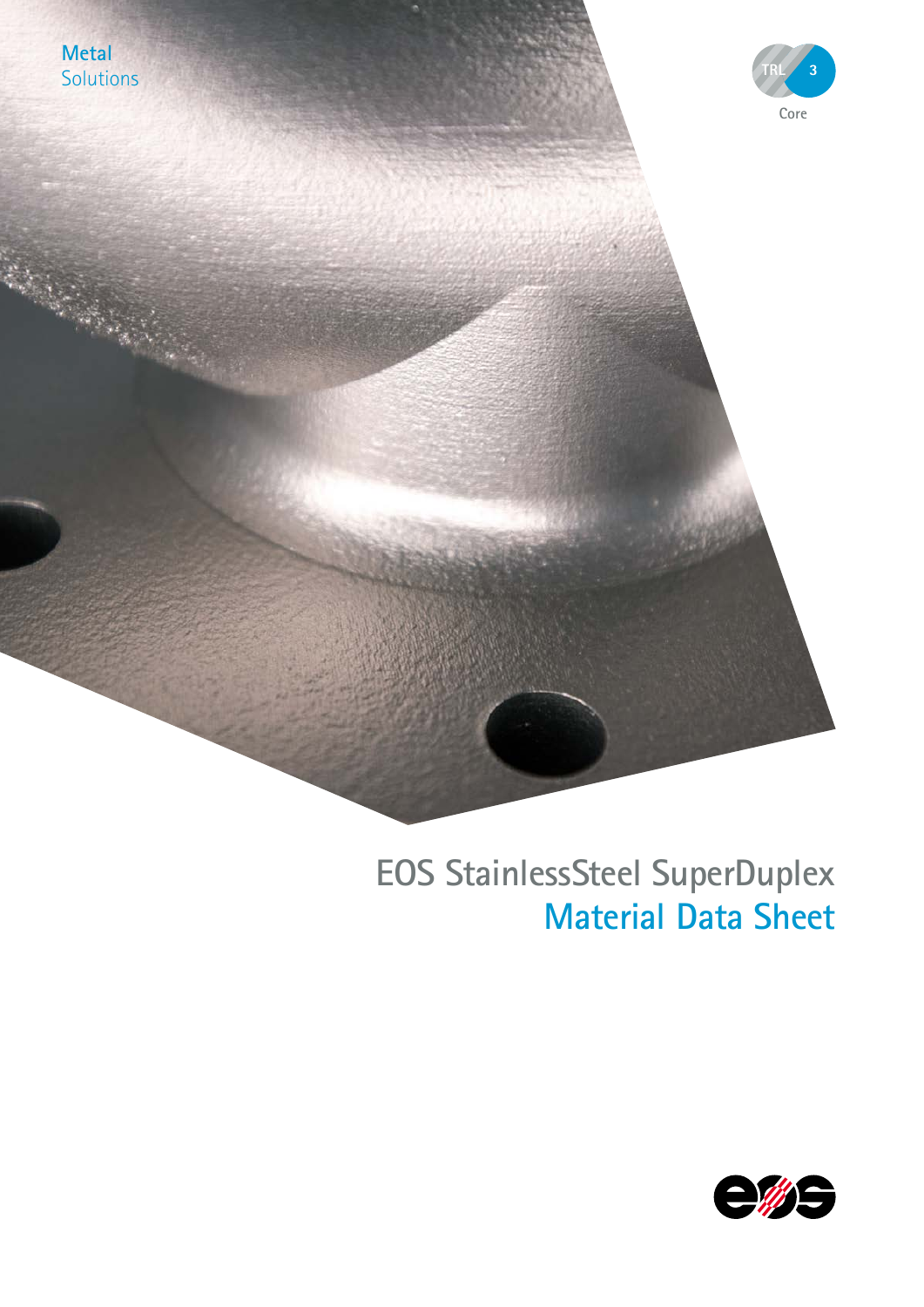# EOS StainlessSteel SuperDuplex

EOS StainlessSteel SuperDuplex is an austenitic-ferritic duplex stainless steel for extreme conditions. The high chromium, molybdenum and nitrogen alloying give excellent corrosion resistance in many difficult environments. The product is optimized for additive manufacturing while maintaining super duplex properties. The optimization of phase balance enables use of the product in as manufactured condition in many use cases.

The general pitting resistance equivalent PREN for EOS SuperDuplex is 41 (PREN =  $\%$ Cr + 3.3 X  $\%$ Mo + 16 X  $\%$ N).

## **Main Characteristics:** Excellent resistance to uniform, pitting and crevice corrosion  $\rightarrow$  High strength together with high corrosion resistance

#### **Typical Applications:**

- $\rightarrow$  Oil and gas industry  $\rightarrow$  Pulp and paper manufacturing devices
- Mining and off-shore equipment

#### **The EOS Quality Triangle**

EOS uses an approach that is unique in the AM industry, taking each of the three central technical elements of the production process into account: the system, the material and the process. The data resulting from each combination is assigned a Technology Readiness Level (TRL) which makes the expected performance and production capability of the solution transparent.

EOS incorporates these TRLs into the following two categories:

- $\rightarrow$  Premium products (TRL 7-9): offer highly validated data, proven capability and reproducible part properties.
- $\rightarrow$  Core products (TRL 3 and 5): enable early customer access to newest technology still under development and are therefore less mature with less data.

All of the data stated in this material data sheet is produced according to EOS Quality Management System and international standards.

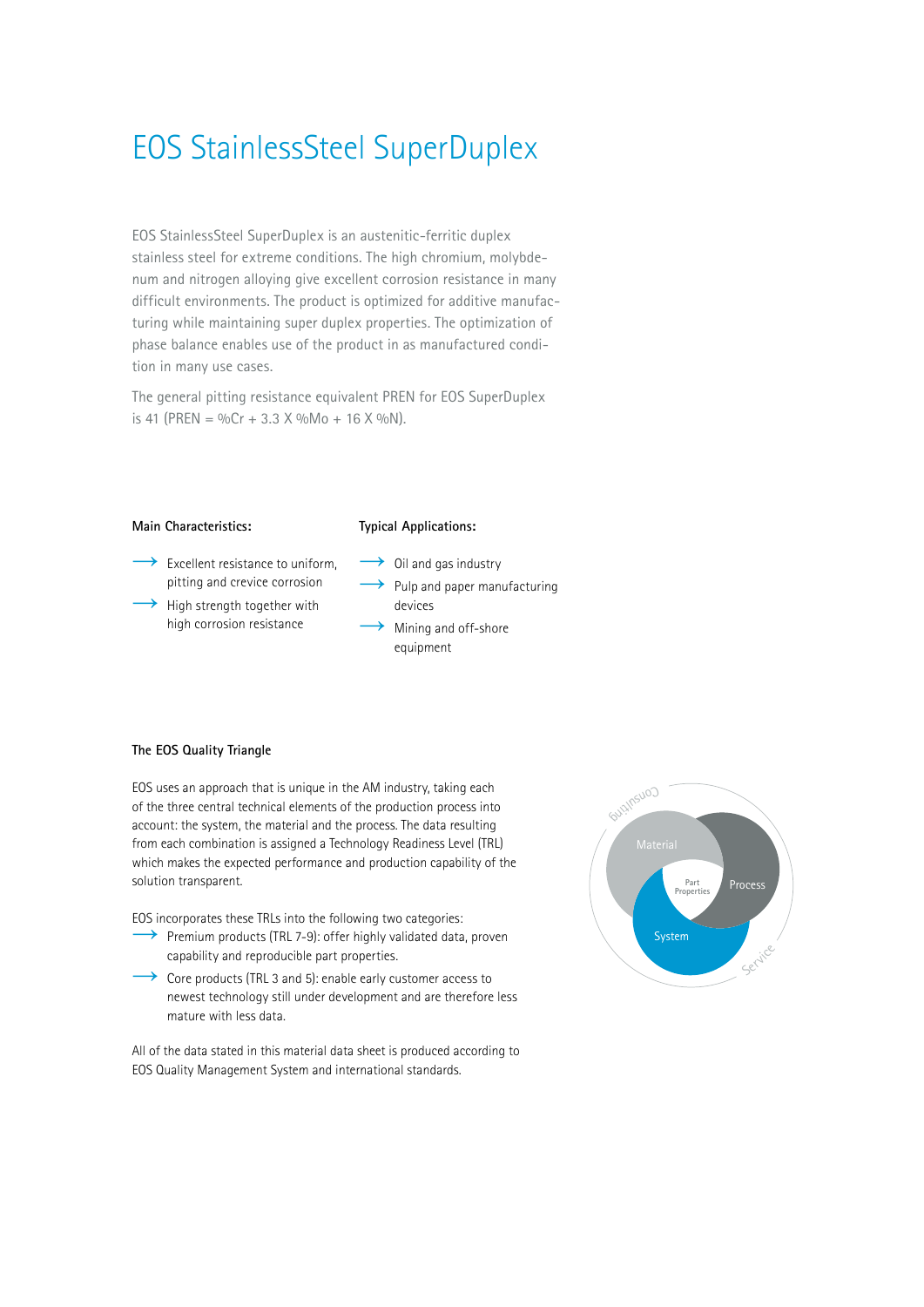## **Powder Properties**

#### **Powder chemical composition (wt.-%)**

| Element | Min.<br>Max. |      |  |  |
|---------|--------------|------|--|--|
| Fe      | Balance      |      |  |  |
| Cr      | 26.0<br>22.0 |      |  |  |
| Ni      | 9.0          | 13.0 |  |  |
| Mo      | 3.0<br>6.0   |      |  |  |
| N       | 0.15         | 0.35 |  |  |
| C       | 0.03         |      |  |  |

### **Powder particle size**

| Generic particle size |              |
|-----------------------|--------------|
| distribution          | $20 - 65$ um |



*SEM image of powder*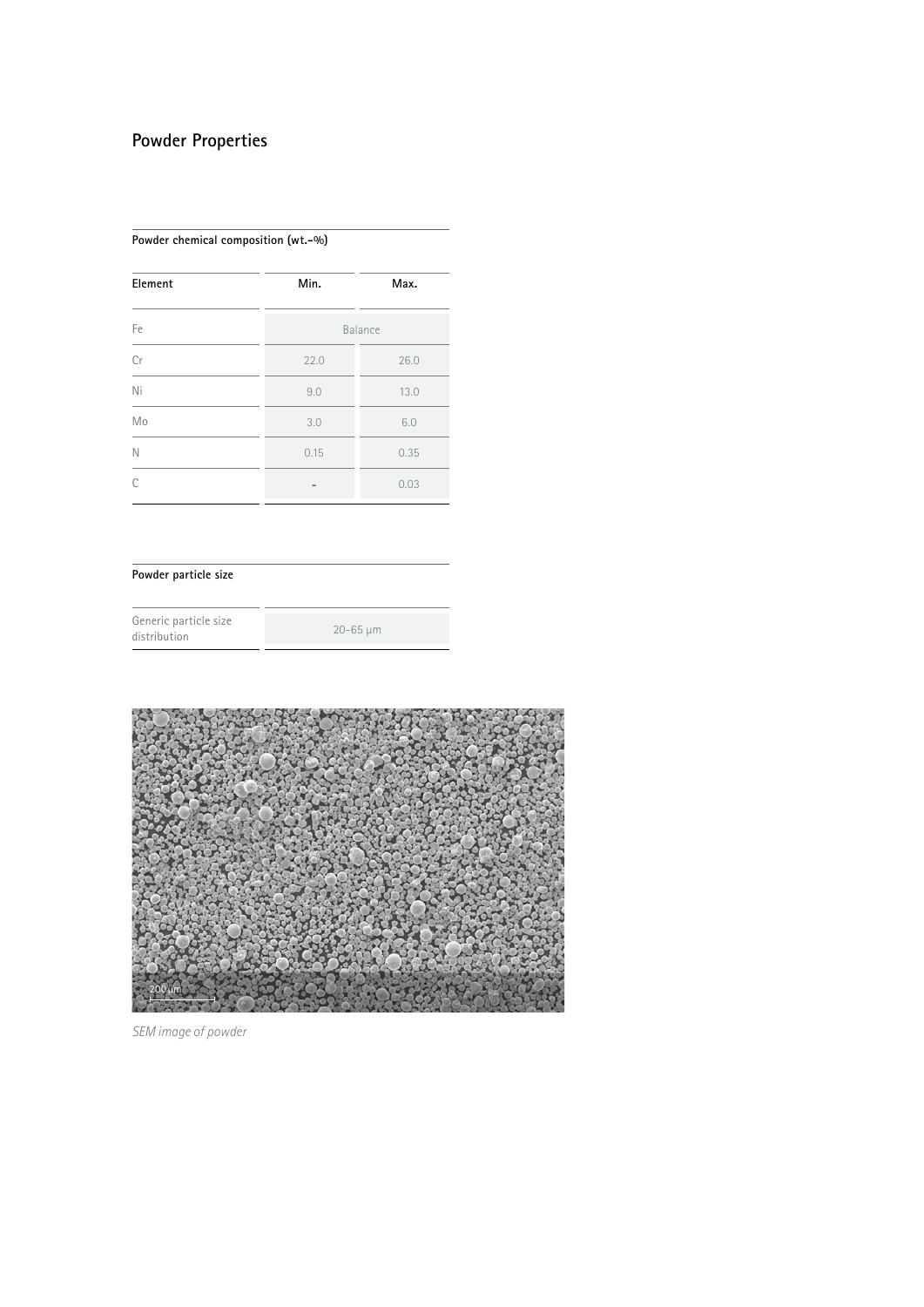## **EOS StainlessSteel SuperDuplex for EOS M 290 | 40/80 µm Process Information**



| <b>EOS M 290</b>                                |  |  |
|-------------------------------------------------|--|--|
|                                                 |  |  |
| SuperDuplex_040_080_CoreM291_100                |  |  |
| FOSPRINT 2.8 or newer<br>FOSYSTEM 2.12 or newer |  |  |
| 9030-0009                                       |  |  |
| Ceramic                                         |  |  |
| EOS grid nozzle                                 |  |  |
| Argon                                           |  |  |
| 75 µm                                           |  |  |
|                                                 |  |  |

#### **Additional information**

| Layer thickness | 40 μm, 80 μm & 40/80 μm Skin                                                                                   |
|-----------------|----------------------------------------------------------------------------------------------------------------|
| Volume rate*    | $4.1 \text{ mm}^3$ /s (40 µm), 7.9 mm <sup>3</sup> /s (80 µm),<br>4.1 - 7.9 mm <sup>3</sup> /s (40/80 um Skin) |

\* Volume rate depends on the part dimensions and skin thickness.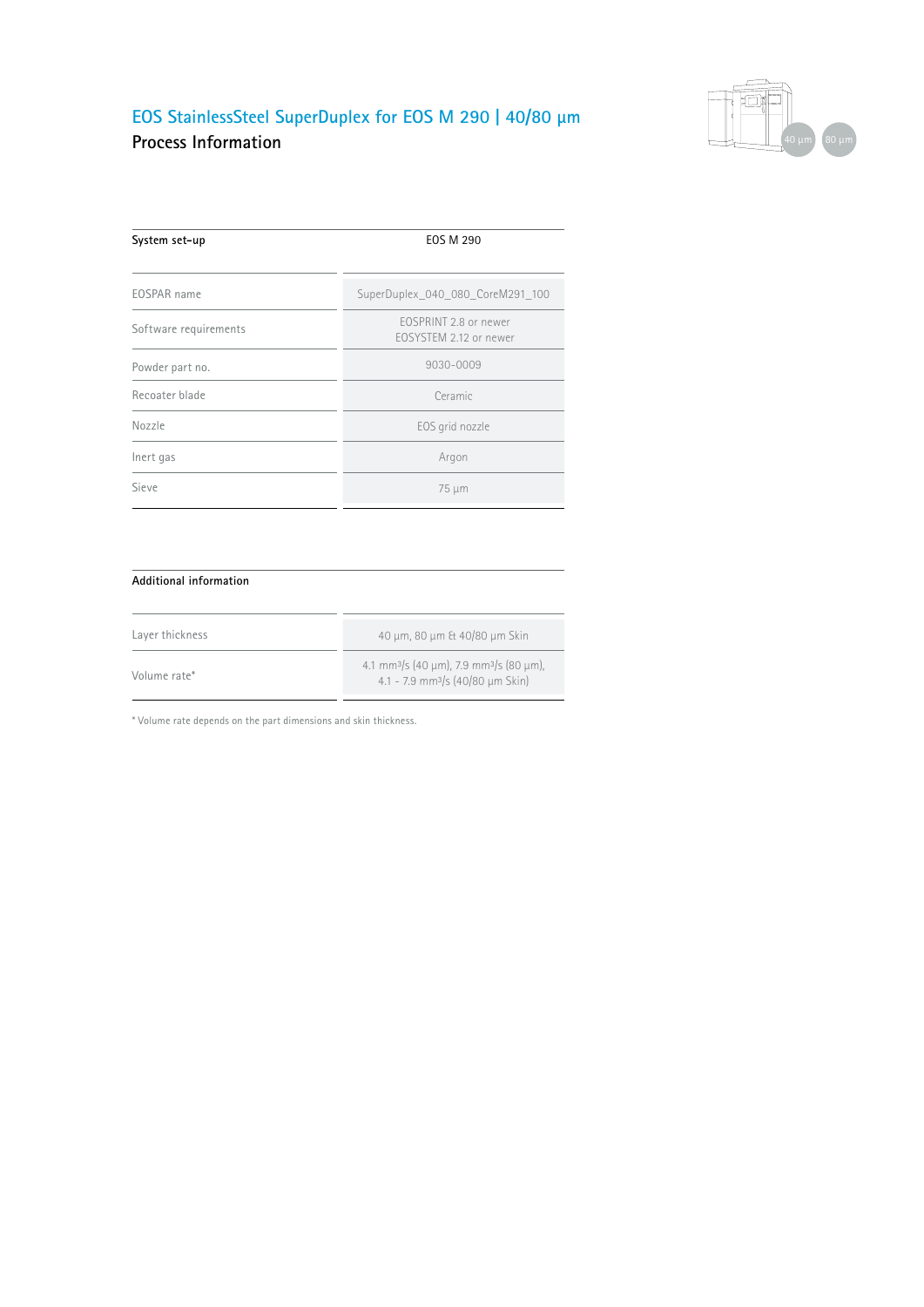## **Chemical and Physical Properties of Parts**



Chemical composition of built parts is compliant to EOS StainlessSteel SuperDuplex powder chemical composition.



| <b>Defects</b>   | Result                           |  |  |
|------------------|----------------------------------|--|--|
| Porosity         | 40 µm / 0.04 %<br>80 µm / 0.08 % |  |  |
| Density, ISO3369 | $\geq$ 7.80 g/cm <sup>3</sup>    |  |  |

| <b>Phase Balance</b>   | As<br>manufactured | Heat<br>treated |  |
|------------------------|--------------------|-----------------|--|
| Ferrite content, 40 µm | $60 - 70 %$        | 20%             |  |
| Ferrite content, 80 µm | $50 - 60 %$        | 20%             |  |

Micrograph etched, heat treated state Etchant: Aqua regia

#### **Typical mechanical properties**

|                        |            | Yield strength<br>$R_{00.2}$ [MPa] | Tensile strength<br>$R_m$ [MPa] | <b>Elongation at</b><br>break $A$ [%] | Modulus of<br>elasticity [GPa] |  |
|------------------------|------------|------------------------------------|---------------------------------|---------------------------------------|--------------------------------|--|
| Heat treated, 40 µm    | horizontal | 580                                | 870                             | 34                                    | 200                            |  |
|                        | vertical   | 560                                | 860                             | 34                                    |                                |  |
| As manufactured, 40 µm | horizontal | 1170                               | 1260                            | 13                                    | 200                            |  |
|                        | vertical   | 1020                               | 1180                            | 16                                    |                                |  |
| Heat treated, 80 µm    | horizontal | 570                                | 870                             | 33                                    | 200                            |  |
|                        | vertical   | 560                                | 860                             | 35                                    |                                |  |
| As manufactured, 80 µm | horizontal | 1030                               | 1130                            | 17                                    |                                |  |
|                        | vertical   | 880                                | 1050                            | 20                                    | 240                            |  |

Tensile testing as per ISO 6892-1. Modulus of elasticity testing according to EN ISO 6892-1 Method A, Range 1 (0.00007 1/s).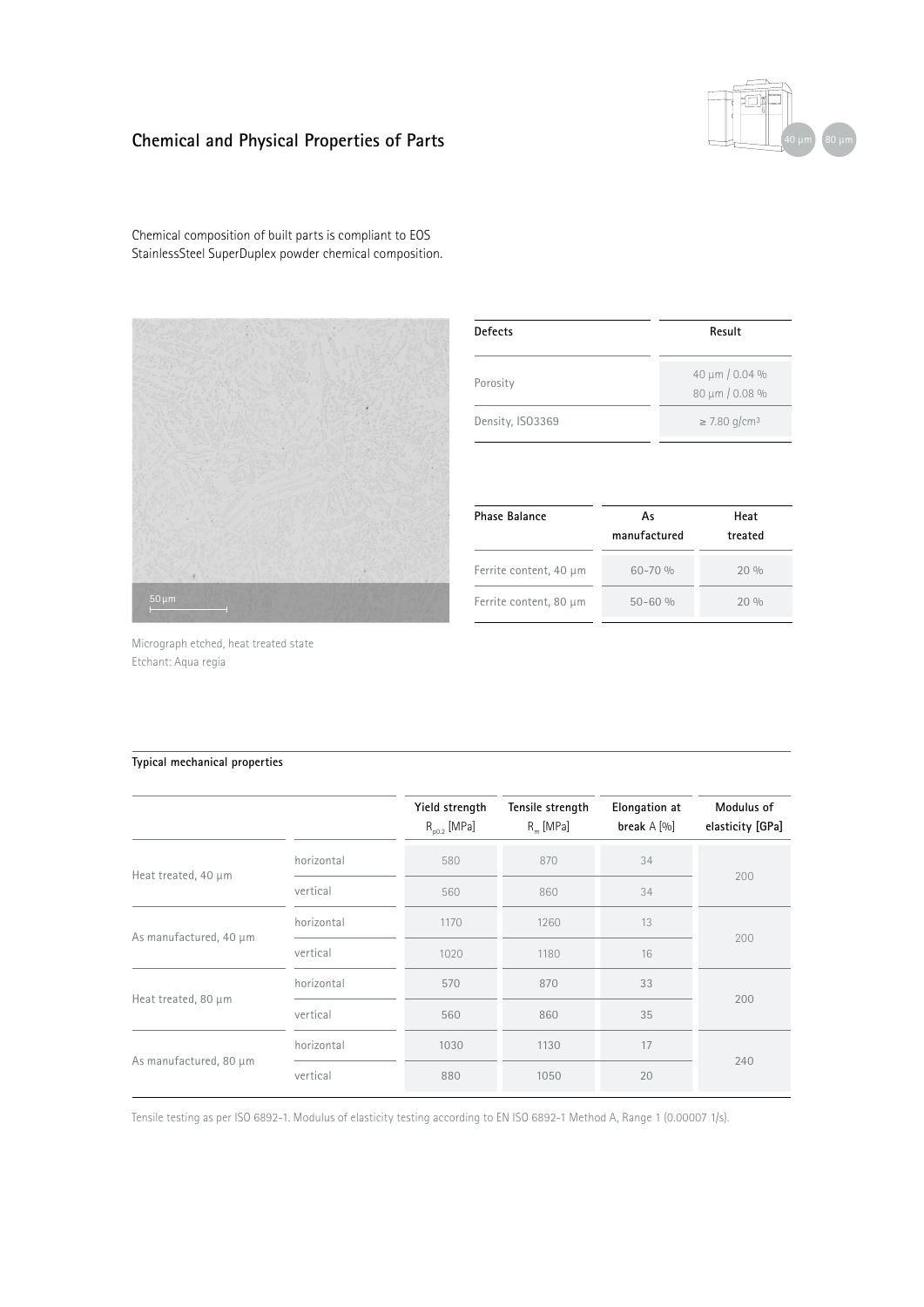### **Heat Treatment**



#### **Solution annealing**

Hold temperature 1100 °C, hold time 0.5 h when thoroughly heated, water quenching Typical dimensional change after heat treatment -0.4 % (40 µm) or -0.8 % (80 µm).

## **Additional Data**

#### **Impact toughness**

|                              | State      | As manufactured Heat treated |     |
|------------------------------|------------|------------------------------|-----|
| Typical impact toughness [J] | $40 \mu m$ | 110                          | 155 |
|                              | $80 \mu m$ | 70                           | 140 |

Testing according to ISO 148-1, V-notch at room temperature.

#### **Coefficient of Thermal Expansion ASTM E228**

| Temperature |                 |               | $25 - 100 °C$             | $25 - 200 °C$             | $25 - 300 °C$             |
|-------------|-----------------|---------------|---------------------------|---------------------------|---------------------------|
| <b>CTE</b>  | As manufactured | $40 \mu m$    | $10,42*10^{-6}$ /K        | $11,12*10^{-6}$ /K        | $11,51*10^{-6}$ /K        |
|             | As manufactured | $80 \mu m$    | $11,71*10^{-6}$ /K        | 12.89*10 <sup>-6</sup> /K | 13,48*10 <sup>-6</sup> /K |
|             | Heat treated    | $40/80 \mu m$ | 13,63*10 <sup>-6</sup> /K | 14,81*10 <sup>-6</sup> /K | 15,32*10 <sup>-6</sup> /K |

#### **Surface Roughness**